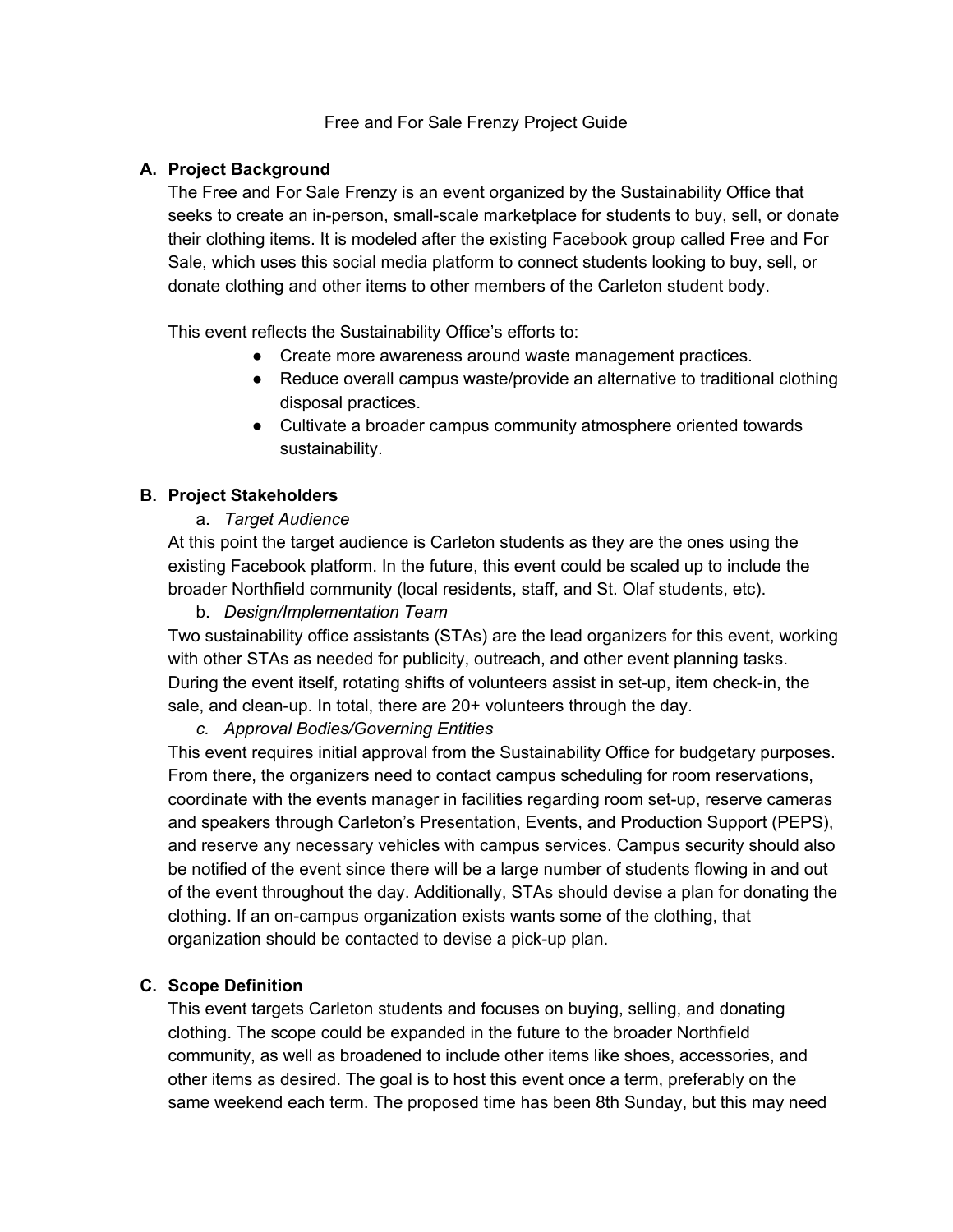to be altered given other competing campus events that take place that weekend in the spring. The current budget is \$200 for each event, for a total of \$600 a year. The hope is that once initial materials have been purchased and more durable signs have been made that the event costs will diminish greatly, with only room/vehicle reservation and printing costs remaining.

### **D. Quality Criteria**

To measure the quality of this event, we will focus on the amount of clothing sold or picked up (if the item was free). Based on the past two events, 20-25% of clothing sold is a *good* outcome. Anything beyond this would be considered the optimal result. Moreover, trying to strike a balance between the items sold and the items leftover would be useful. Both events have had a significant amount of clothing left over, so future events may want to consider thinking about how to balance this out. Another way to measure the quality of this event is through a feedback form. Since this event is very much based on the "customer's" experience, getting feedback from students and volunteers will be a great way to gauge success. This can be accomplished by sending a survey out to people or by having a space at the event for people to write down any suggestions or comments.

For example, we adapted the fall 2018 event given the feedback from the previous spring's event concerning the number of volunteers, clothing drop off/check out organization systems, and venue considerations. In all, the fall 2018 event received terrific feedback, running "better" than the preceding event.

## **E. Process and Schedule**

- *a. Logistics*
	- *i.* Event [Planning](https://docs.google.com/spreadsheets/d/1yrKlNknGuOin6glh4-N-33NCjGlR-ORnC_F3J8p0c9E/edit?usp=sharing) Timeline **(**a rough overview of the fall 2018 event)
	- ii. Room Reservation
		- 1. Once you have decided on a date and location, this is the first thing you should do! The Great Hall's availability is limited so it is important to do this as soon as possible.
		- 2. Reserve the Great Hall (or other location) from about 9am-8pm. Additionally, reserve upper Sayles rooms (250-253) to provide dressing room space if the room dividers do not work downstairs or the event gets too crowded.
	- **iii.** Facilties Set-Up [Request](https://apps.carleton.edu/campus/facilities/whoweare/setup/)
		- 1. Use form set-up request. Fill in dates, make adjustments to requests and drawing as needed. Email to Patti Sabrowski, Lynn Nichols, and scheduling (psabrows@, lnichols@, and scheduling@).
		- 2. See attached form at the end as an example of the set-up used in the Great Hall.
	- **iv.** [PEPS](https://apps.carleton.edu/campus/its/peps/loaners/form/)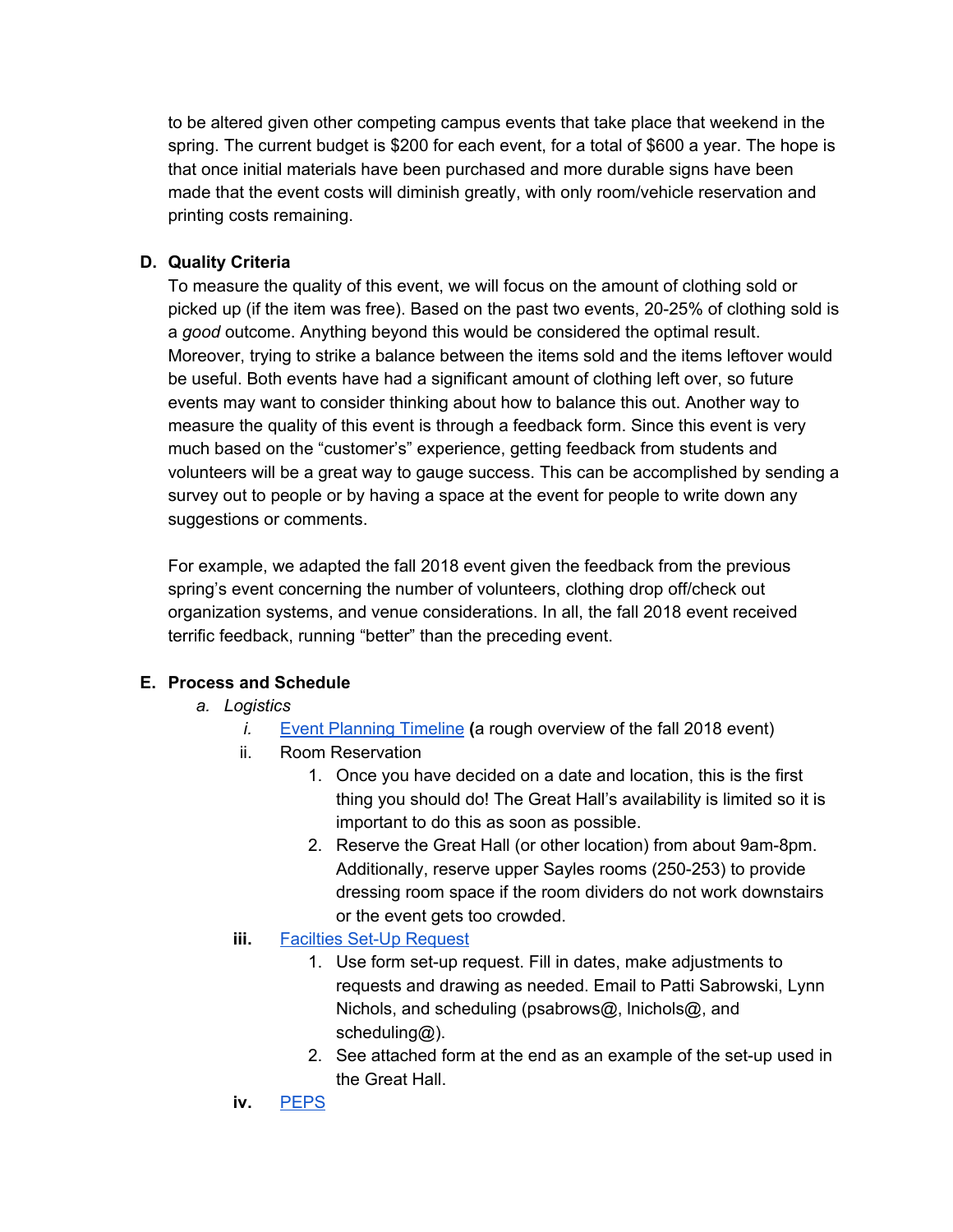- 1. If event takes place in the Great Hall or another room with an active PA system, submit a PEPS request at least **10 days prior to the event** requesting access to the aux cord in the PA. If the room is not equipped with an adequate set-up, request a speaker system from PEPS.
- 2. Request a DSLR camera (should come with batteries, 16G SD card). Take pictures throughout event, and upload them before returning the camera.
- **v.** Coordinate with the GSC QT Boutique and CCCE Clothing Connection about taking leftover clothing from the event and donating them.
- **vi.** Vehicle [reservation](https://apps.carleton.edu/campus/fleet/)
	- 1. Fall 2018 event did not end up using vehicles. That said, if you reserve a vehicle and do not use it, the office will be charged \$50+. To avoid this unnecessary charge if you reserve and end up not needing the vehicles, either cancel the reservation or drive them around the block so they move a bit.
	- 2. 2 vehicles would be useful for transporting leftover clothes after the event back to the STAffice or garage storage pending on donation plans or what QT Boutique/Clothing Connection want to do. Talk to Alex about getting the key to the garage.
- vii. Item Check-In [Document](https://docs.google.com/spreadsheets/d/1gN5py5Gf3tE5J6Wd_ezhpbgFyYh0oQxWeWBl4oHwJCg/edit?usp=sharing)
	- 1. This is the document used to track items during the event. Use it as a guide in creating your own check-in/out system.
	- 2. More detailed instructions on how it was used can be found [here.](https://docs.google.com/document/d/1V1VPidG5Rg7N6MxU7VqfyJWxyPkcztQ4QdoHLRUBel4/edit)
- viii. Volunteer Recruitment
	- 1. Probably the most time consuming part, so start early.
	- 2. Incentivize volunteers by offering them free clothing at the end of the event.
	- 3. Press [Releases](https://drive.google.com/open?id=1zdt9zqzbmg6mkTZfciBBkNO2LTro9ZE3aAIcXld21Qg) & general PR (blurbs of different lengths to be used in emails, scheduling, etc.)
	- 4. Draft/update form emails from Fall 2018 as needed.
	- 5. Send emails about the event to various groups on campus, including the CCCE Environmental Systems email group, CANOE, Farm, CCCE Clothing Connection, etc.
	- **6.** [Volunteer](https://drive.google.com/open?id=1UcRj__JLVtj0p6BMYcsw_iiUhkAWf8xWQnnRL1l796Q) Sign-Up Sheet
	- **7.** [Volunteer](https://docs.google.com/document/d/1-YHgMbdELWGHqn2HtwXQrB1twKgrHT93VjadeITxXsk/edit) Jobs for the Event
	- 8. Volunteer [Instructions](https://docs.google.com/document/d/1V1VPidG5Rg7N6MxU7VqfyJWxyPkcztQ4QdoHLRUBel4/edit) (for the more complicated positions)
- ix. Materials Needed at the Event
	- 1. Laptops and chargers ask volunteers working during check-in and the sale to bring them if they have them
	- 2. Mirrors (have 2 in STAffice, get vols to 2 more)
	- 3. Hangers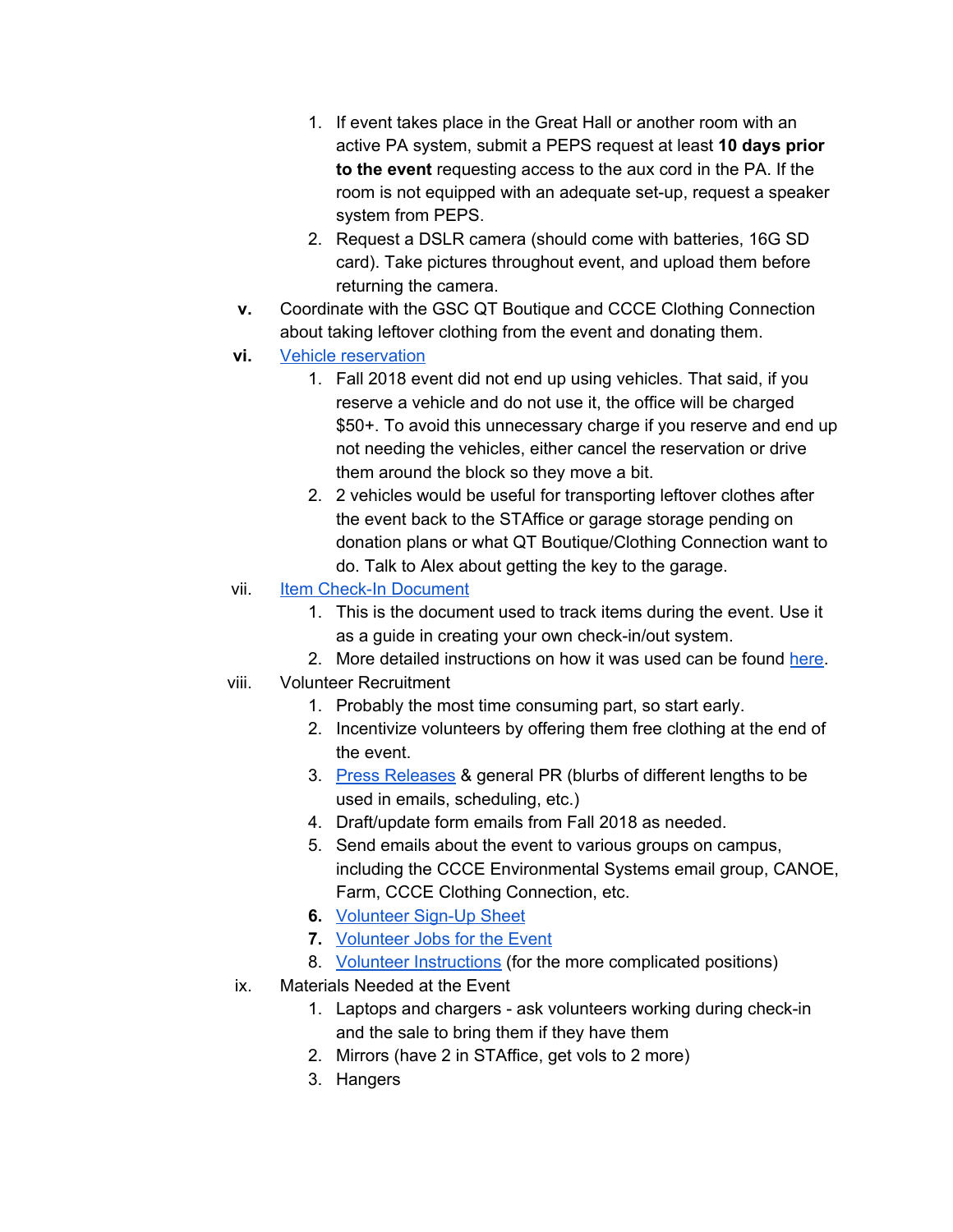- a. We did not need any additional hangers in the fall, but if you want them you need to put in a work order to get them from lighten storage in west gym. Alex can help you with this.
- 4. Tape
- 5. Pens
- 6. Scissors
- 7. Highlighters
- 8. STAffice tabling stuff
- 9. Tag guns
- 10. Packing tape
- 11. Cardboard boxes
- 12. Trash bags
- 13. Snacks for volunteers!
	- a. Some fruit, pretzels, and cookies worked well
	- b. Grab some compostable cups and napkins from the STAffice as well
- 14. Make signage for the event
	- a. Check-in
	- b. Check-out
	- c. Venmo only sign to put up at check-out
	- d. Sign reminding people to hang up their clothes at the end of check-in
	- e. Extra Free and For Sale Frenzy posters to put on the doors and in the hallway
	- f. Use other door or entrance on other side
	- g. The Sustainability Office is not responsible for lost of stolen items. Thank you for your understanding!
	- h. Example tag filled out and taped to tag filling-out station
	- i. Instructions on how to fill out tag, and to highlight the tag if picking item up later
	- j. Women's dressing room
	- k. Men's dressing room
	- l. Gender neutral dressing room
	- m. Little squares that can be taped to tables saying:
		- i. Dresses
		- ii. Sweaters
		- iii. Pants
		- iv. Tops
		- v. Athletic wear
		- vi. Other or miscellaneous
		- vii. Lots of xs, s, m, l, xl signs (small squares to tape to tables along with the item type ones)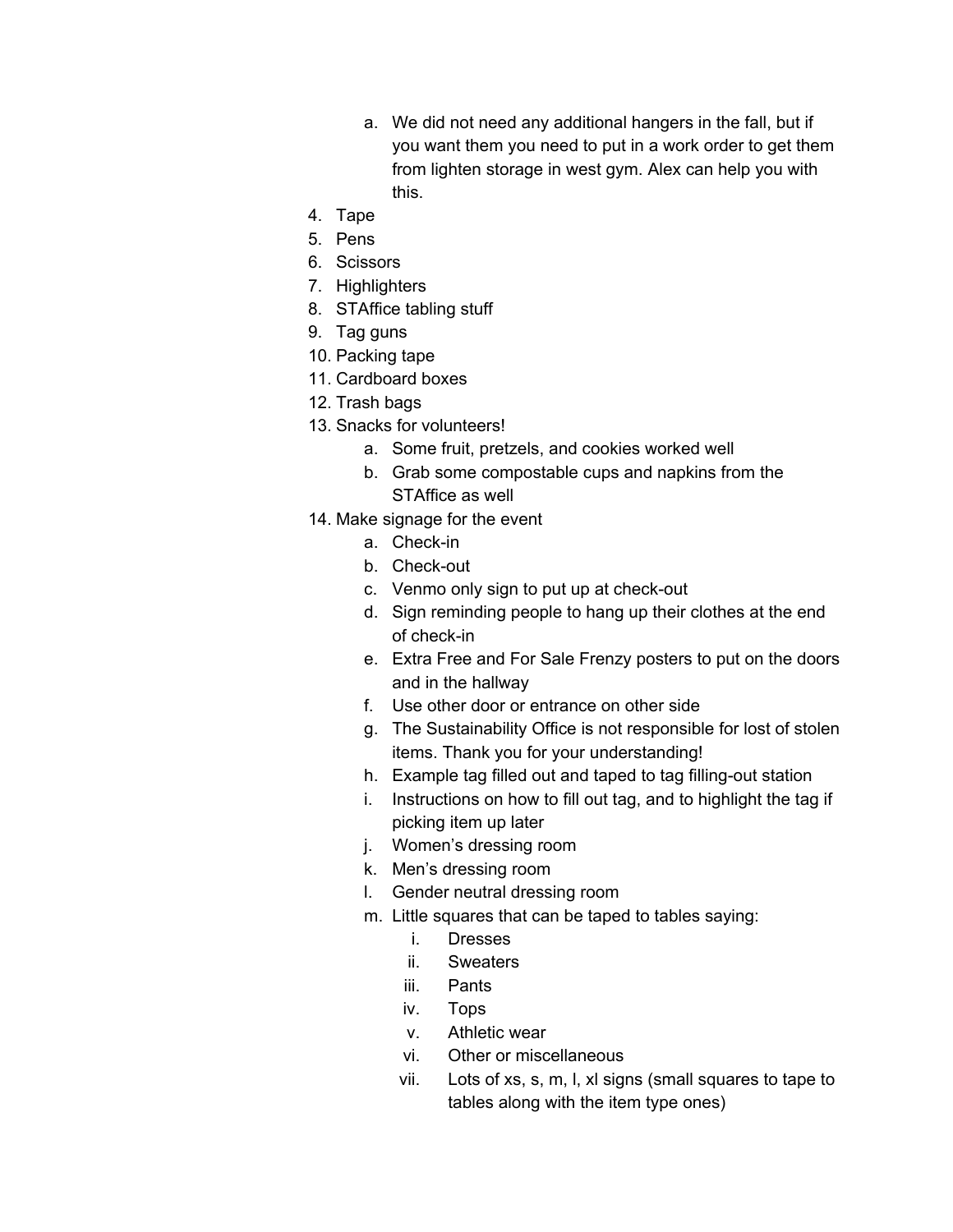- n. Instruction sheets for volunteers at the check-in/out station
- x. Event [Statistics](https://docs.google.com/document/d/1Qn1zVV7Qn6g7OXTHnYRia9myDwF1Xual9oD6JE6srzA/edit?usp=sharing) and Notes
	- 1. A review of the event from fall 2018, which may be useful for making adjustments going forward.
- *b. Publicity/Outreach*
	- **i.** Campus [Scheduling](https://apps.carleton.edu/campus/scheduling/)
		- 1. Submit event to campus scheduling with short description.
	- ii. Make a Poster
		- 1. Spread as widely as possible! Include as an email attachment when sending blurbs out about the event.
	- iii. Digital [Signage](https://apps.carleton.edu/signage/content/posters/)
		- 1. Send poster to digital signage two weeks before event. Update one week out (only lasts on digi signage for one week max).
	- iv. Make a facebook event a few weeks before the event. Invite your friends and share it to the Free and For Sale fb page, as well as the class pages. Post to the Sustainability Office page as well. Use the event to post updates and reminders as the event gets closer.
		- 1. For the FNFS FB page, contact the current administrator for them to share the post. It will get more traffic if shared by admin.
	- **v.** Print [Services](https://apps.carleton.edu/campus/print/)
		- 1. Print 10 posters to put up around campus. Use excess from last event. Bring two to the actual event.
		- 2. Print [\(from](https://drive.google.com/open?id=14z3-JyOrkiiQK4TMqlzoQz3oEbRyy3We) form) clothing tags as needed. Edit the tags used at the Fall 2018 event to read "Venmo name" instead of "name."
	- vi. See logistics section for blurbs that can be used to publicize the event via fb and email.
	- vii. Don't forget about other social media!
		- 1. Use Snapchat, Instagram, and Twitter as desired prior to and during the event to let people know what is going on!
	- viii. If there are STAffice tabling hours, have the STAs introduce people to this event and answer any questions they may have. Make sure to have given them access to the volunteer sign-up sheet in case people want to volunteer at the event!

#### **c.** *Future Considerations After Fall 2018 Event*

In the future, the event coordinators should consider working with the Center for Civic and Community Engagement program called the Carleton Clothing Connection. They could be a valuable partner and assist in clothing distribution of the donated items. Moreover, in order to clarify the connection between clothing consumption, resource use, and waste reduction, a visual display could be created to have at the event near the check-in/out tables. Hopefully this would assist in the event's goal around waste reduction. Feedback from volunteers and event goers suggests that a two-day event could be popular because it would allow for more people to attend the event and make the check-in process easier since there would be more time to process all of the clothing.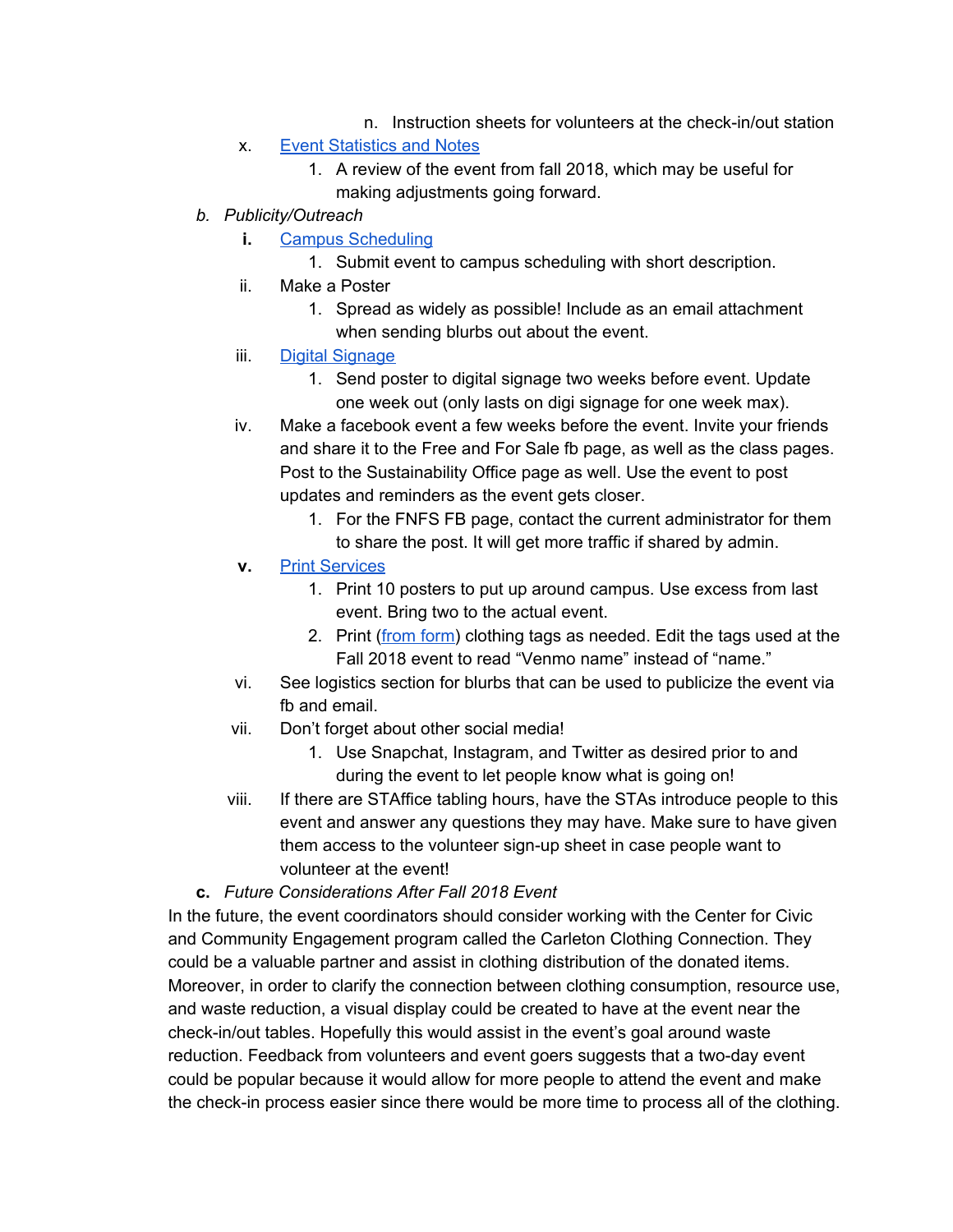Additionally, when publicizing the event, work on targeting men and making it clear that the event is venmo only.

## **F. Budget/Cost Model**

Total: \$200 (we did not use the entire \$200 budget this term since we already had a lot of the materials)

- Facilities set-up \$30 (leave room for higher charge in the future)
- Volunteer snacks -\$20
- Paper tags \$6
- Posters \$8
- Signage for the event we used paper from the office or recycled folders
- Tag guns \$30/gun (purchased 2 more, so we should now have 3 in total)
- Plastic tags already had
- Mirrors donated or the STAffice already had
- Pens already had
- Highlighters already had
- Scissors already had
- Packing tape already had
- Cardboard boxes Alex helped us find ones in facilities that we could use
- Trash bags already had

## **G. Risk Management Plan**

*a. Broken Tag Gun*

To minimize the effect of a broken tag gun, multiple tag guns should be purchased. This will also increase efficiency during item drop-off/check-in. Another option is to have extra stickers that could be used to identify the item and its price.

## *b. Lost or Stolen Items*

A disclaimer will be included on signage and as a poster at the event to ensure that the Sustainability Office does not have any liability for lost or stolen items.

## *c. Unpaid Items*

To ensure that people do not leave without paying for an item, all people will be required to check-out at the end of his or shopping, regardless if the item is free or not. If the item is not free, volunteers at the check-out table will be asked to confirm that the payment went through via venmo.

# *d. Leftover Items*

To minimize the amount of leftover items, sellers will be able to come back at the end of the event and pick up any items that did not sell that they want back. Volunteers will also have the option to select any items that were not sold or marked for pick-up. Lastly, the Sustainability Office Assistants in charge will coordinate with an outside partner (GSC's QT Boutique, Carleton Clothing Connection, etc) to pick up any leftover items and find an appropriate donation site.

*e. Bottleneck at entry - too much traffic*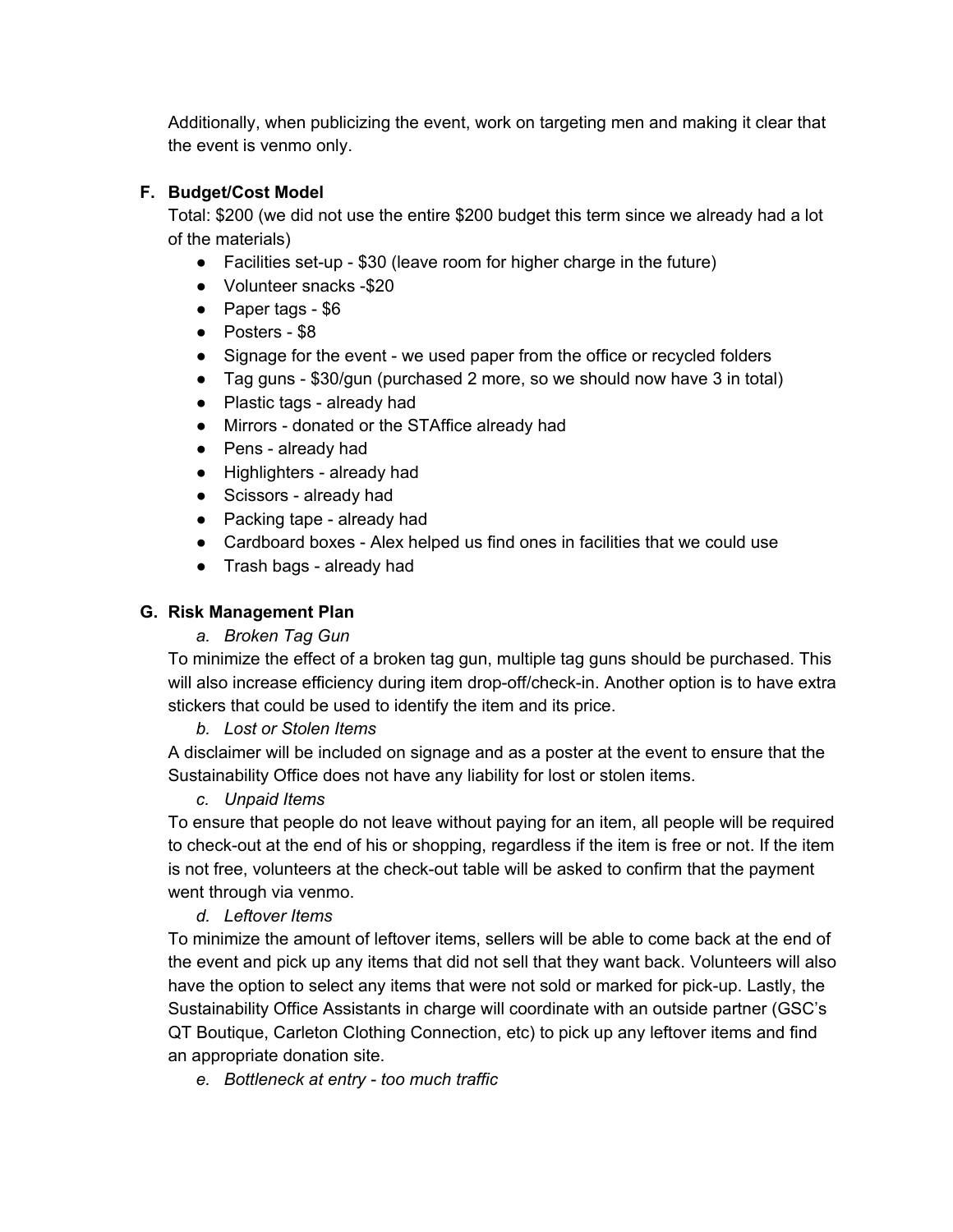If the check-in process becomes congested with an excess of people at one point in the process, people managing the tagging guns should hand a pile of tags to the sellers to fill out while the taggers catch up. Develop other strategies as needed.